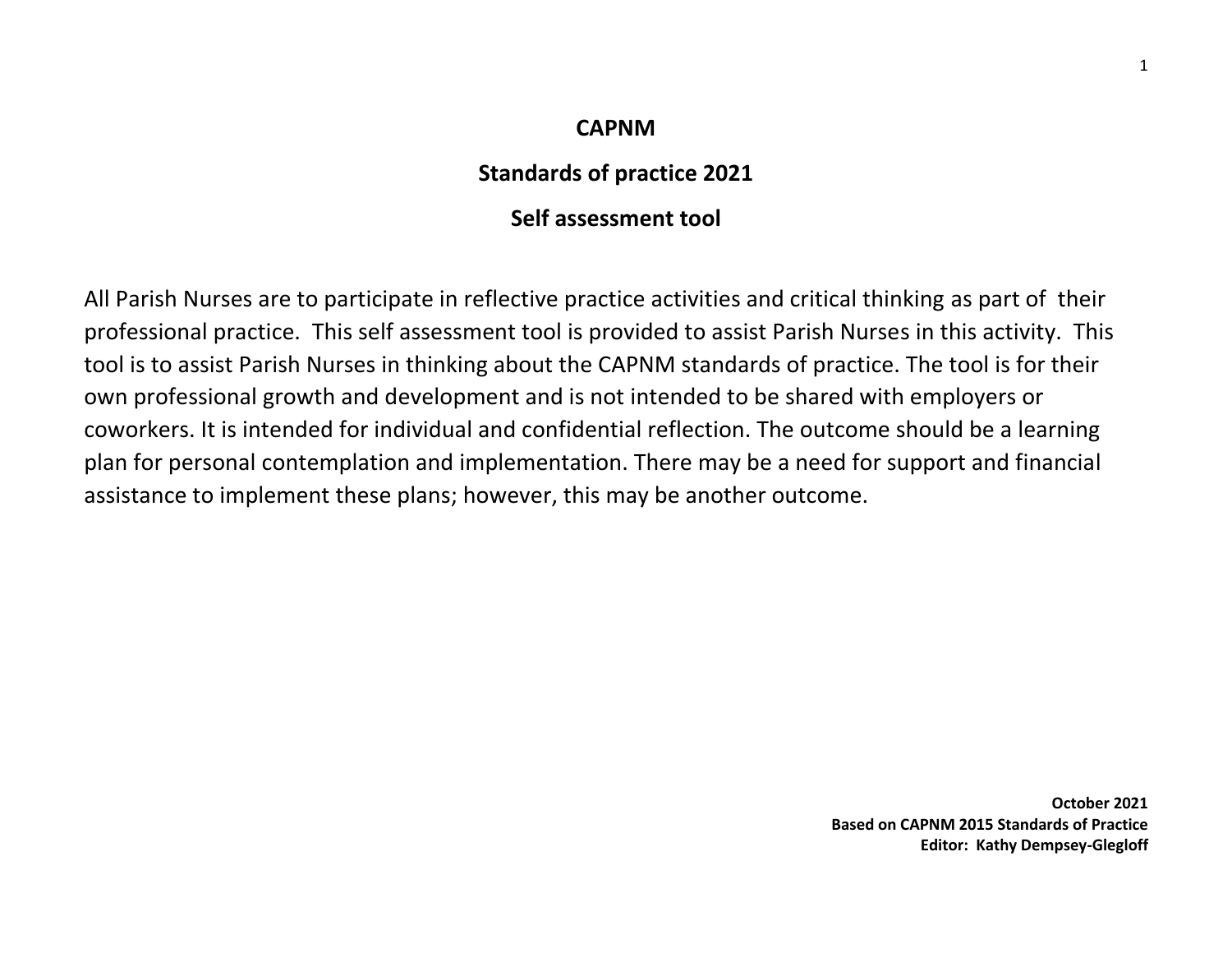## **1) Novice:**

- follows rules
- has an initial beginning understanding of Parish Nurse role / is a consumer of information
- has limited ability to forecast future needs
- **2) Advanced beginner / New Parish nurse graduate:**
- begins to put information into context but may have difficulties in picking up subtleties
- can recognize relevant information for specific situations however coaching is still required
- may look to family or clients to fill-in expectations of them in this new role
- recently studied Parish Nursing principles and practices related to the Parish Nursing role are put into practice
- **3) Competence / 1-2 years experience (highly variable):**
- stress is usually situational versus generalized stress
- feelings of exhilaration and remorse are more appropriate to given situation
- lived experiences have value and confusion/questioning in clinical situations are taken into consideration
- may have feelings of being hyper-responsible
- **4) Proficiency:**
- has a practical grasp of the clinical picture one's skilled emotional responsiveness guides perceptual acuity
- feels increasingly 'at home' in most situations
- has an intuitive perspective but must still decide consciously how to best respond
- **5) Expertise:**
- "what must be done, simply is done" no thought is needed
- integration of grasp of situation with his or her response
- the Parish Nurse comes up with multiple, creative, sensible, practical, appropriate possibilities to the situation
- intuitive links are developed between seeing and responding to situations
- **6) Mastery:**
- gaining new ways to expand and learn new insights, knowledge, proficiencies or effective ways to complete tasks even to the point of own's comfort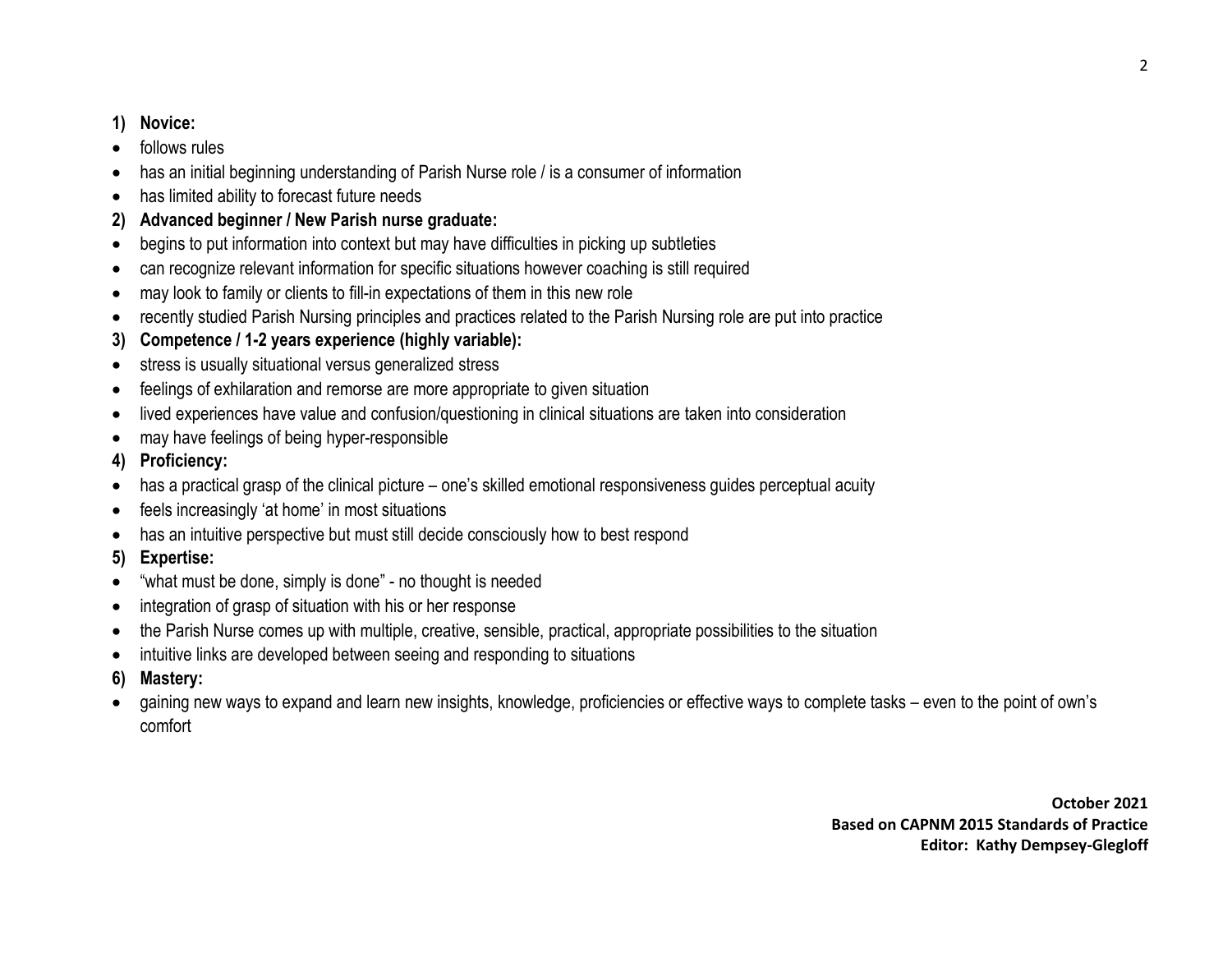# **STANDARDS OF PRACTICE: Parish Nursing ministry**

# **Assessment Sheets**

| <b>Standard</b>                                              | <b>Mastery</b> | <b>Expertise</b> | Proficiency | Competency | <b>Advanced</b><br><b>Beginner</b> | <b>Novice</b> | N/A |
|--------------------------------------------------------------|----------------|------------------|-------------|------------|------------------------------------|---------------|-----|
| <b>Standard #1: Professional Practice and Accountability</b> |                |                  |             |            |                                    |               |     |
| The Parish Nurse upholds the attributes of the profession    |                |                  |             |            |                                    |               |     |
| through an ongoing commitment to responsible and             |                |                  |             |            |                                    |               |     |
| accountable parish nursing practice. Each parish nurse is    |                |                  |             |            |                                    |               |     |
| accountable to the individuals, families, and the faith      |                |                  |             |            |                                    |               |     |
| community they serve. They are responsible for the quality   |                |                  |             |            |                                    |               |     |
| and impact of the care provided, and for maintaining         |                |                  |             |            |                                    |               |     |
| professional practice and continuing education.              |                |                  |             |            |                                    |               |     |
| 1.1 Maintains current registration that meets national and   |                |                  |             |            |                                    |               |     |
| provincial regulatory requirements                           |                |                  |             |            |                                    |               |     |
| 1.2 Adheres to the nursing standards of practice in the      |                |                  |             |            |                                    |               |     |
| jurisdiction of registration and CAPNM Standards for         |                |                  |             |            |                                    |               |     |
| Practice (2015)                                              |                |                  |             |            |                                    |               |     |
| 1.3 Upholds ethical standards and values as stated in the    |                |                  |             |            |                                    |               |     |
| Canadian Nurses Association Code of Ethics, 2008             |                |                  |             |            |                                    |               |     |
| 1.4 Assumes primary responsibility for maintaining his /     |                |                  |             |            |                                    |               |     |
| her own fitness to practice                                  |                |                  |             |            |                                    |               |     |
| 1.5 Maintains appropriate therapeutic boundaries in nurse    |                |                  |             |            |                                    |               |     |
| client relationships                                         |                |                  |             |            |                                    |               |     |
| 1.6 Maintains the security and confidentiality of personal   |                |                  |             |            |                                    |               |     |
| and health information and "safeguards personal,             |                |                  |             |            |                                    |               |     |
| family and community information obtained in the             |                |                  |             |            |                                    |               |     |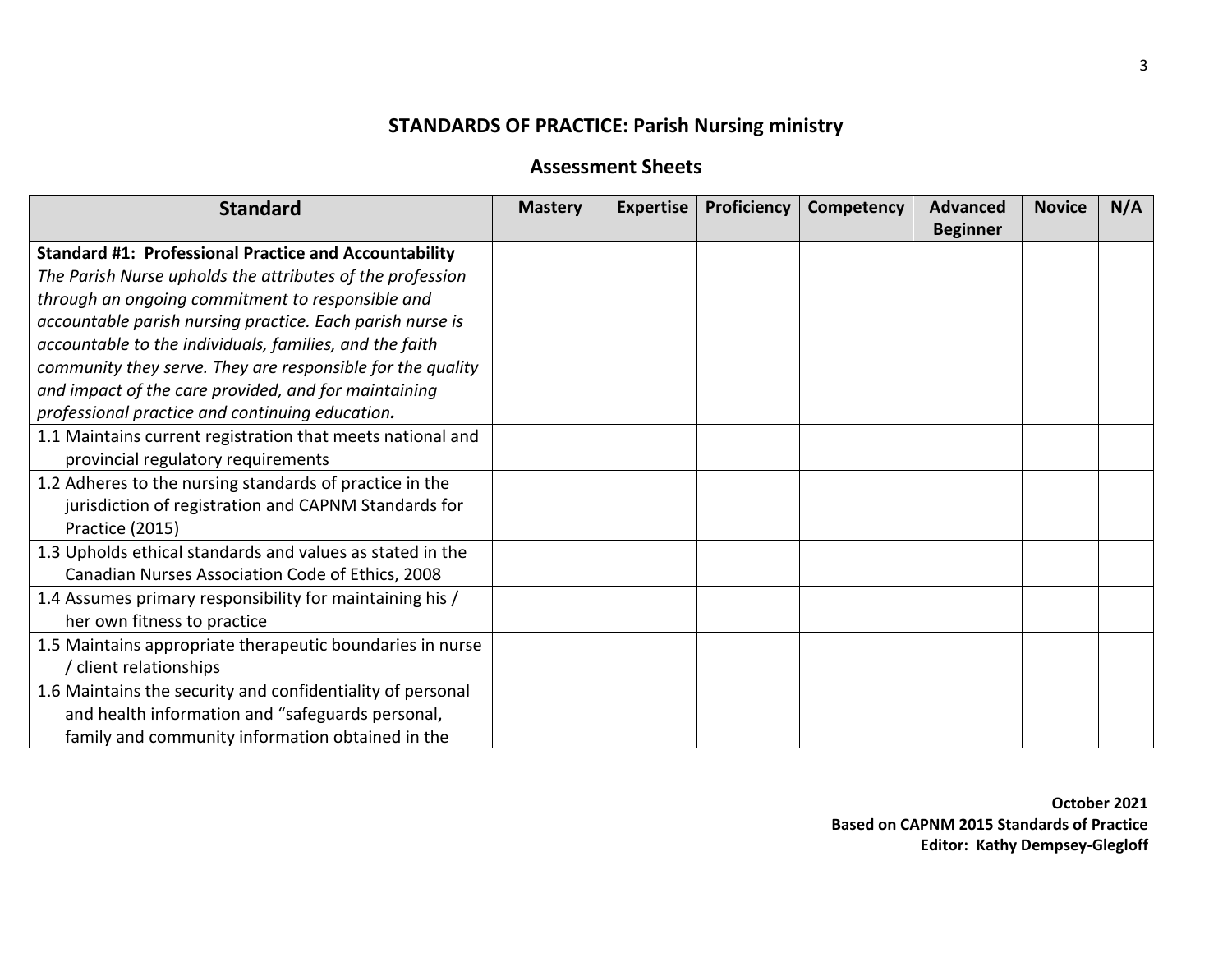| context of a professional relationship." (CNA Code of    |  |  |  |  |
|----------------------------------------------------------|--|--|--|--|
| Ethics, 2008)                                            |  |  |  |  |
| 1.7 Actively identifies learning needs and seeks         |  |  |  |  |
| opportunities to enhance parish nursing knowledge        |  |  |  |  |
| 1.8 Demonstrates ongoing competence through life-long    |  |  |  |  |
| learning, reflective practice and integrating new        |  |  |  |  |
| knowledge into parish nursing practice (CNA 2004)        |  |  |  |  |
| 1.9 Supports the advancement of Parish Nursing by        |  |  |  |  |
| maintaining active participation in nursing              |  |  |  |  |
| organizations and parish nursing networks                |  |  |  |  |
| Documents nursing assessments, interventions and<br>1.10 |  |  |  |  |
| plans of care                                            |  |  |  |  |
| Systematically evaluates the quality and<br>1.11         |  |  |  |  |
| effectiveness of his/her parish nursing practice using   |  |  |  |  |
| reflection, peer evaluation, mentorship, and/or          |  |  |  |  |
| feedback to implement changes                            |  |  |  |  |

**\_\_\_\_\_\_\_\_\_\_\_\_\_\_\_\_\_\_\_\_\_\_\_\_\_\_\_\_\_\_\_\_\_\_\_\_\_\_\_\_\_\_\_\_\_\_\_\_\_\_\_\_\_\_\_\_\_\_\_\_\_\_\_\_\_\_\_\_\_\_\_\_\_\_\_\_\_\_\_\_\_\_\_\_\_\_\_\_\_\_\_\_\_\_\_\_\_\_\_\_\_\_\_\_\_\_\_\_\_\_\_\_\_\_**

**\_\_\_\_\_\_\_\_\_\_\_\_\_\_\_\_\_\_\_\_\_\_\_\_\_\_\_\_\_\_\_\_\_\_\_\_\_\_\_\_\_\_\_\_\_\_\_\_\_\_\_\_\_\_\_\_\_\_\_\_\_\_\_\_\_\_\_\_\_\_\_\_\_\_\_\_\_\_\_\_\_\_\_\_\_\_\_\_\_\_\_\_\_\_\_\_\_\_\_\_\_\_\_\_\_\_\_\_\_\_\_\_\_\_**

## **Standard #1: Professional Practice and Accountability**

**Self Reflection:**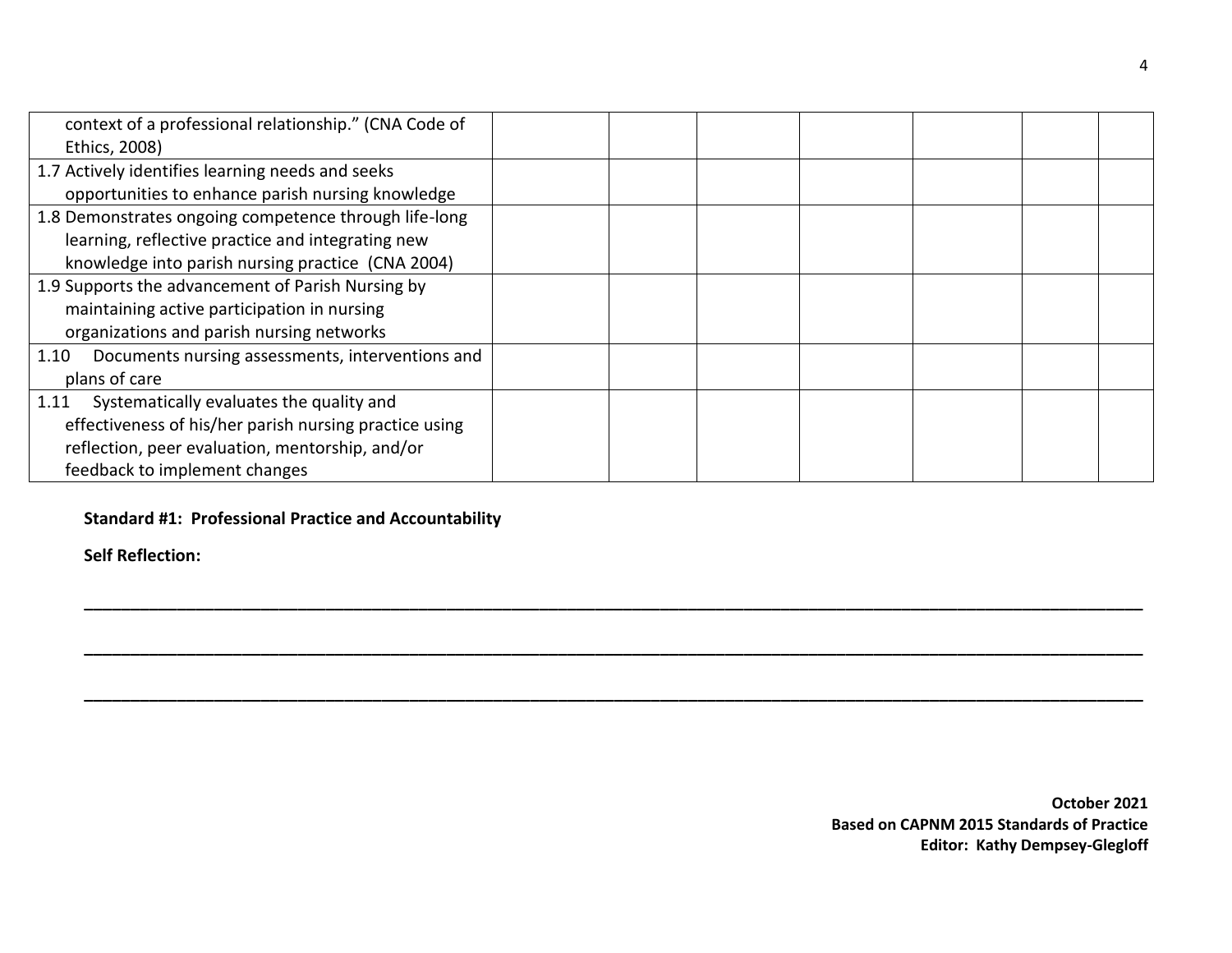| <b>Standard</b>                                               | <b>Mastery</b> | <b>Expertise</b> | Proficiency | Competency | <b>Advanced</b><br><b>Beginner</b> | <b>Novice</b> | N/A |
|---------------------------------------------------------------|----------------|------------------|-------------|------------|------------------------------------|---------------|-----|
| <b>Standard #2: Wholistic Nursing Care and Health</b>         |                |                  |             |            |                                    |               |     |
| Promotion                                                     |                |                  |             |            |                                    |               |     |
| Each parish nurse views the individual as a unified whole     |                |                  |             |            |                                    |               |     |
| of body, mind and spirit and considers spiritual care as      |                |                  |             |            |                                    |               |     |
| central to the practice of parish nursing. In pursuing        |                |                  |             |            |                                    |               |     |
| optimal health, the parish nurse recognizes that faith and    |                |                  |             |            |                                    |               |     |
| health are clearly linked, and that psychosocial and          |                |                  |             |            |                                    |               |     |
| spiritual care are integral to promoting wholistic wellness.  |                |                  |             |            |                                    |               |     |
| The parish nurse utilizes specific nursing strategies for     |                |                  |             |            |                                    |               |     |
|                                                               |                |                  |             |            |                                    |               |     |
| promoting health with individuals, groups, families, the      |                |                  |             |            |                                    |               |     |
| faith community, and the larger community.                    |                |                  |             |            |                                    |               |     |
| 2.1 Provides nursing care, health education, and health       |                |                  |             |            |                                    |               |     |
| promotion which emphasize a focus on wholistic                |                |                  |             |            |                                    |               |     |
| health and well-being                                         |                |                  |             |            |                                    |               |     |
| 2.2 Facilitates an interdisciplinary process with spiritual / |                |                  |             |            |                                    |               |     |
| pastoral care leaders and other professionals to              |                |                  |             |            |                                    |               |     |
| achieve wholistic assessment and care                         |                |                  |             |            |                                    |               |     |
| 2.3 Considers the determinants of health and their            |                |                  |             |            |                                    |               |     |
| implications on health and well-being; provides               |                |                  |             |            |                                    |               |     |
| culturally sensitive care that integrates these               |                |                  |             |            |                                    |               |     |
| individual factors                                            |                |                  |             |            |                                    |               |     |
| 2.4 Plans and implements programs and interventions that      |                |                  |             |            |                                    |               |     |
| address identified needs within the faith community           |                |                  |             |            |                                    |               |     |
| 2.5 Identifies and seeks to address the primary causes,       |                |                  |             |            |                                    |               |     |
| symptoms and complications of illness and disease,            |                |                  |             |            |                                    |               |     |
| suffering and spiritual distress                              |                |                  |             |            |                                    |               |     |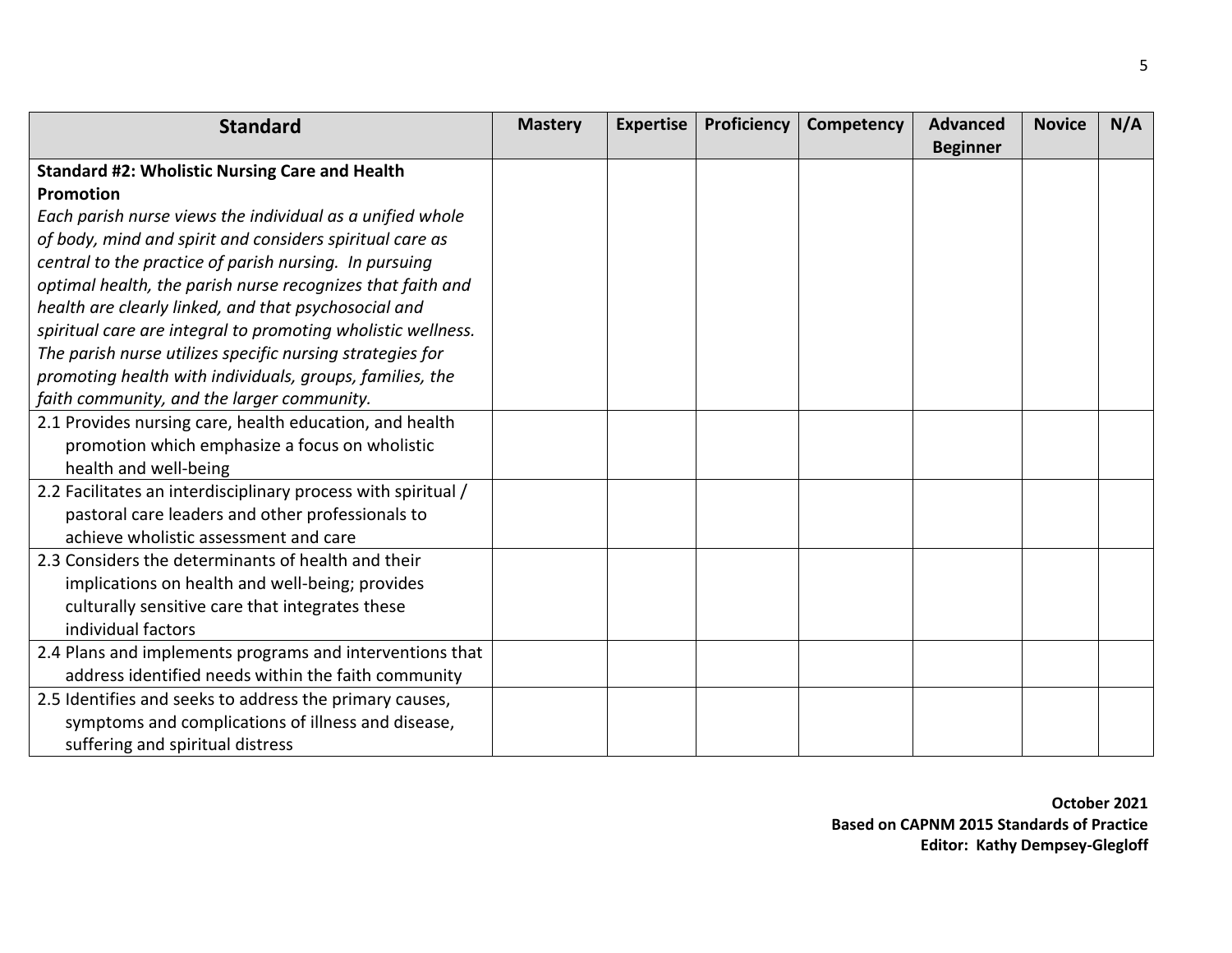| 2.6 Collaborates with individuals, groups, families, and the<br>faith community to engage them in taking<br>responsibility for maintaining and improving their<br>health                             |  |  |  |  |
|------------------------------------------------------------------------------------------------------------------------------------------------------------------------------------------------------|--|--|--|--|
| 2.7 Assists individuals, groups, families, and the faith<br>community to identify strengths and develop coping<br>responses across the life span and along the<br>continuum of health and well-being |  |  |  |  |

**\_\_\_\_\_\_\_\_\_\_\_\_\_\_\_\_\_\_\_\_\_\_\_\_\_\_\_\_\_\_\_\_\_\_\_\_\_\_\_\_\_\_\_\_\_\_\_\_\_\_\_\_\_\_\_\_\_\_\_\_\_\_\_\_\_\_\_\_\_\_\_\_\_\_\_\_\_\_\_\_\_\_\_\_\_\_\_\_\_\_\_\_\_\_\_\_\_\_\_\_\_\_\_\_\_\_\_\_\_\_\_\_\_\_**

**\_\_\_\_\_\_\_\_\_\_\_\_\_\_\_\_\_\_\_\_\_\_\_\_\_\_\_\_\_\_\_\_\_\_\_\_\_\_\_\_\_\_\_\_\_\_\_\_\_\_\_\_\_\_\_\_\_\_\_\_\_\_\_\_\_\_\_\_\_\_\_\_\_\_\_\_\_\_\_\_\_\_\_\_\_\_\_\_\_\_\_\_\_\_\_\_\_\_\_\_\_\_\_\_\_\_\_\_\_\_\_\_\_\_**

**\_\_\_\_\_\_\_\_\_\_\_\_\_\_\_\_\_\_\_\_\_\_\_\_\_\_\_\_\_\_\_\_\_\_\_\_\_\_\_\_\_\_\_\_\_\_\_\_\_\_\_\_\_\_\_\_\_\_\_\_\_\_\_\_\_\_\_\_\_\_\_\_\_\_\_\_\_\_\_\_\_\_\_\_\_\_\_\_\_\_\_\_\_\_\_\_\_\_\_\_\_\_\_\_\_\_\_\_\_\_\_\_\_\_**

**\_\_\_\_\_\_\_\_\_\_\_\_\_\_\_\_\_\_\_\_\_\_\_\_\_\_\_\_\_\_\_\_\_\_\_\_\_\_\_\_\_\_\_\_\_\_\_\_\_\_\_\_\_\_\_\_\_\_\_\_\_\_\_\_\_\_\_\_\_\_\_\_\_\_\_\_\_\_\_\_\_\_\_\_\_\_\_\_\_\_\_\_\_\_\_\_\_\_\_\_\_\_\_\_\_\_\_\_\_\_\_\_\_\_**

**Standard #2: Wholistic Nursing Care and Health Promotion**

**Self Reflection:**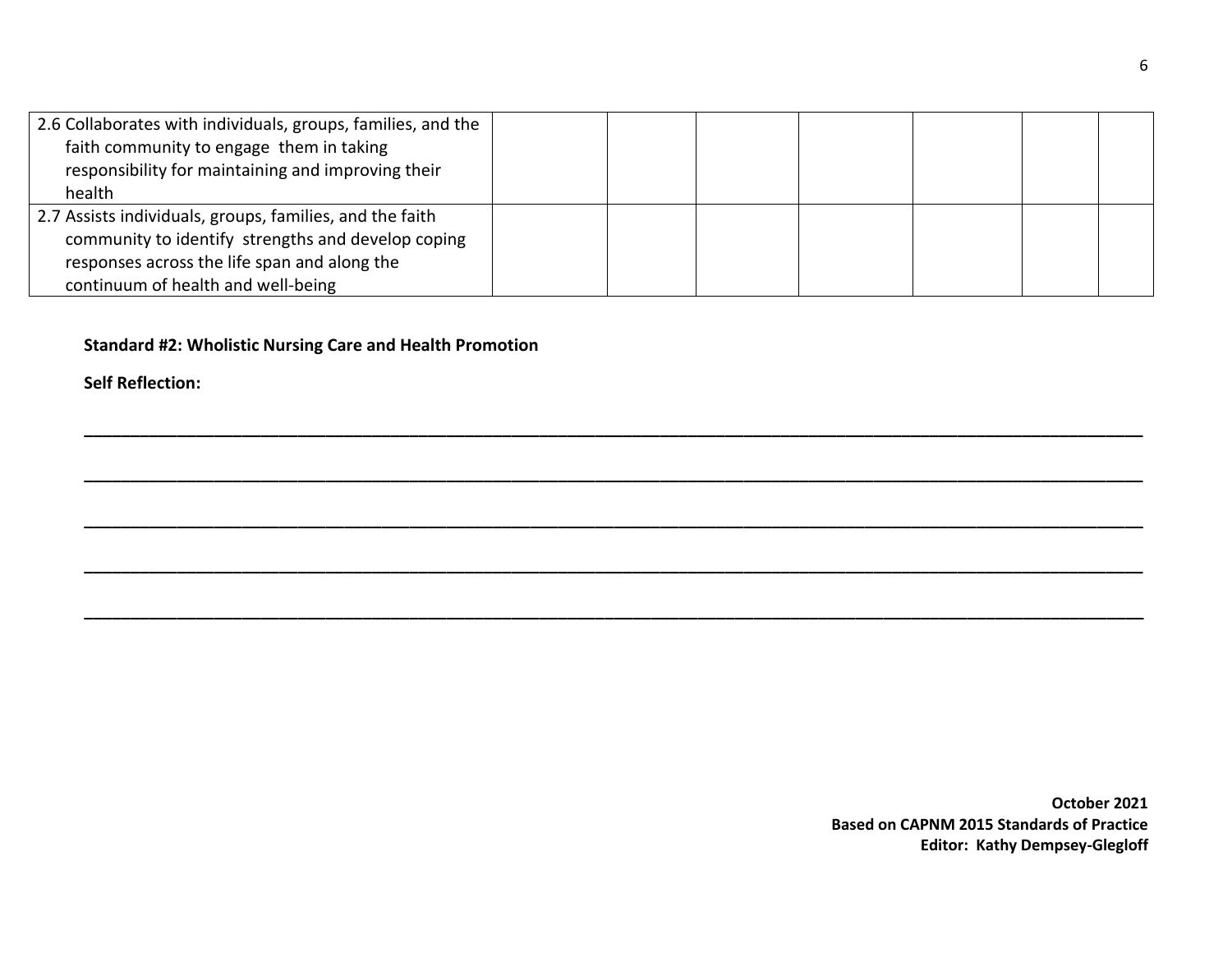| <b>Standard</b>                                                | <b>Mastery</b> | <b>Expertise</b> | Proficiency | Competency | <b>Advanced</b> | <b>Novice</b> | N/A |
|----------------------------------------------------------------|----------------|------------------|-------------|------------|-----------------|---------------|-----|
| <b>Standard #3: Facilitation of Spiritual Care</b>             |                |                  |             |            | <b>Beginner</b> |               |     |
| Each parish nurse associates spiritual beliefs and practices   |                |                  |             |            |                 |               |     |
| with all aspects of an individual's life and health. The       |                |                  |             |            |                 |               |     |
| parish nurse uses specific nursing interventions to provide    |                |                  |             |            |                 |               |     |
| spiritual care.                                                |                |                  |             |            |                 |               |     |
| 3.1 Engages in personal spiritual growth and development       |                |                  |             |            |                 |               |     |
| 3.2 Demonstrates respect for colleagues and individuals in     |                |                  |             |            |                 |               |     |
| his / her care                                                 |                |                  |             |            |                 |               |     |
| 3.3 Conducts spiritual assessments to identify spiritual       |                |                  |             |            |                 |               |     |
| needs and determine appropriate interventions,                 |                |                  |             |            |                 |               |     |
| including referral to clergy when indicated                    |                |                  |             |            |                 |               |     |
| 3.4 Assists individuals to clarify and express their spiritual |                |                  |             |            |                 |               |     |
| values, beliefs, emotions, fears, and hopes                    |                |                  |             |            |                 |               |     |
| 3.5 Provides spiritual care that reflects the faith            |                |                  |             |            |                 |               |     |
| community's theological beliefs, values, and traditions        |                |                  |             |            |                 |               |     |
| 3.6 Is sensitive and respectful of the diversity of faith      |                |                  |             |            |                 |               |     |
| traditions, understandings of spirituality, and religious      |                |                  |             |            |                 |               |     |
| and cultural beliefs                                           |                |                  |             |            |                 |               |     |
| 3.7 Integrates spiritual and healing practices, as             |                |                  |             |            |                 |               |     |
| acceptable to the individual and the faith community.          |                |                  |             |            |                 |               |     |
| Encourages and nurtures those practices which                  |                |                  |             |            |                 |               |     |
| support health, healing, and wholeness, and from               |                |                  |             |            |                 |               |     |
| which strengthened hope may be derived                         |                |                  |             |            |                 |               |     |
| 3.8 Consciously upholds hopefulness, vision, meaning and       |                |                  |             |            |                 |               |     |
| purpose in the lives of individuals, families, and the         |                |                  |             |            |                 |               |     |
| faith community                                                |                |                  |             |            |                 |               |     |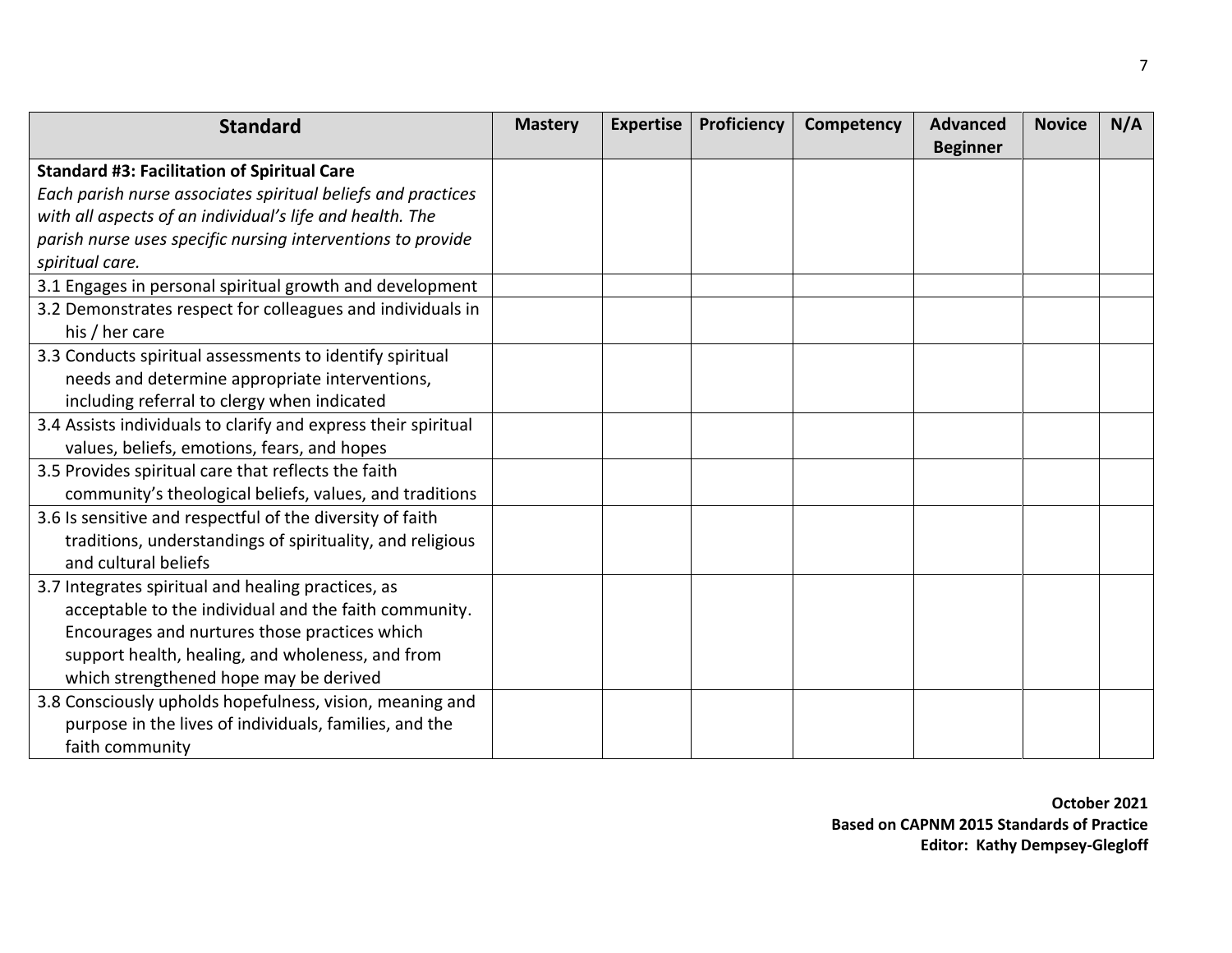| 3.9 Facilitates the therapeutic relationship<br>through presence, active listening skills, empathy, and |  |  |  |  |
|---------------------------------------------------------------------------------------------------------|--|--|--|--|
| trust                                                                                                   |  |  |  |  |
| Supports the community of care through life<br>3.10                                                     |  |  |  |  |
| transitions and challenges                                                                              |  |  |  |  |

**\_\_\_\_\_\_\_\_\_\_\_\_\_\_\_\_\_\_\_\_\_\_\_\_\_\_\_\_\_\_\_\_\_\_\_\_\_\_\_\_\_\_\_\_\_\_\_\_\_\_\_\_\_\_\_\_\_\_\_\_\_\_\_\_\_\_\_\_\_\_\_\_\_\_\_\_\_\_\_\_\_\_\_\_\_\_\_\_\_\_\_\_\_\_\_\_\_\_\_\_\_\_\_\_\_\_\_\_\_\_\_\_\_\_**

**\_\_\_\_\_\_\_\_\_\_\_\_\_\_\_\_\_\_\_\_\_\_\_\_\_\_\_\_\_\_\_\_\_\_\_\_\_\_\_\_\_\_\_\_\_\_\_\_\_\_\_\_\_\_\_\_\_\_\_\_\_\_\_\_\_\_\_\_\_\_\_\_\_\_\_\_\_\_\_\_\_\_\_\_\_\_\_\_\_\_\_\_\_\_\_\_\_\_\_\_\_\_\_\_\_\_\_\_\_\_\_\_\_\_**

**\_\_\_\_\_\_\_\_\_\_\_\_\_\_\_\_\_\_\_\_\_\_\_\_\_\_\_\_\_\_\_\_\_\_\_\_\_\_\_\_\_\_\_\_\_\_\_\_\_\_\_\_\_\_\_\_\_\_\_\_\_\_\_\_\_\_\_\_\_\_\_\_\_\_\_\_\_\_\_\_\_\_\_\_\_\_\_\_\_\_\_\_\_\_\_\_\_\_\_\_\_\_\_\_\_\_\_\_\_\_\_\_\_\_**

**\_\_\_\_\_\_\_\_\_\_\_\_\_\_\_\_\_\_\_\_\_\_\_\_\_\_\_\_\_\_\_\_\_\_\_\_\_\_\_\_\_\_\_\_\_\_\_\_\_\_\_\_\_\_\_\_\_\_\_\_\_\_\_\_\_\_\_\_\_\_\_\_\_\_\_\_\_\_\_\_\_\_\_\_\_\_\_\_\_\_\_\_\_\_\_\_\_\_\_\_\_\_\_\_\_\_\_\_\_\_\_\_\_\_**

### **Standard #3: Facilitation of Spiritual Care**

**Self Reflection:**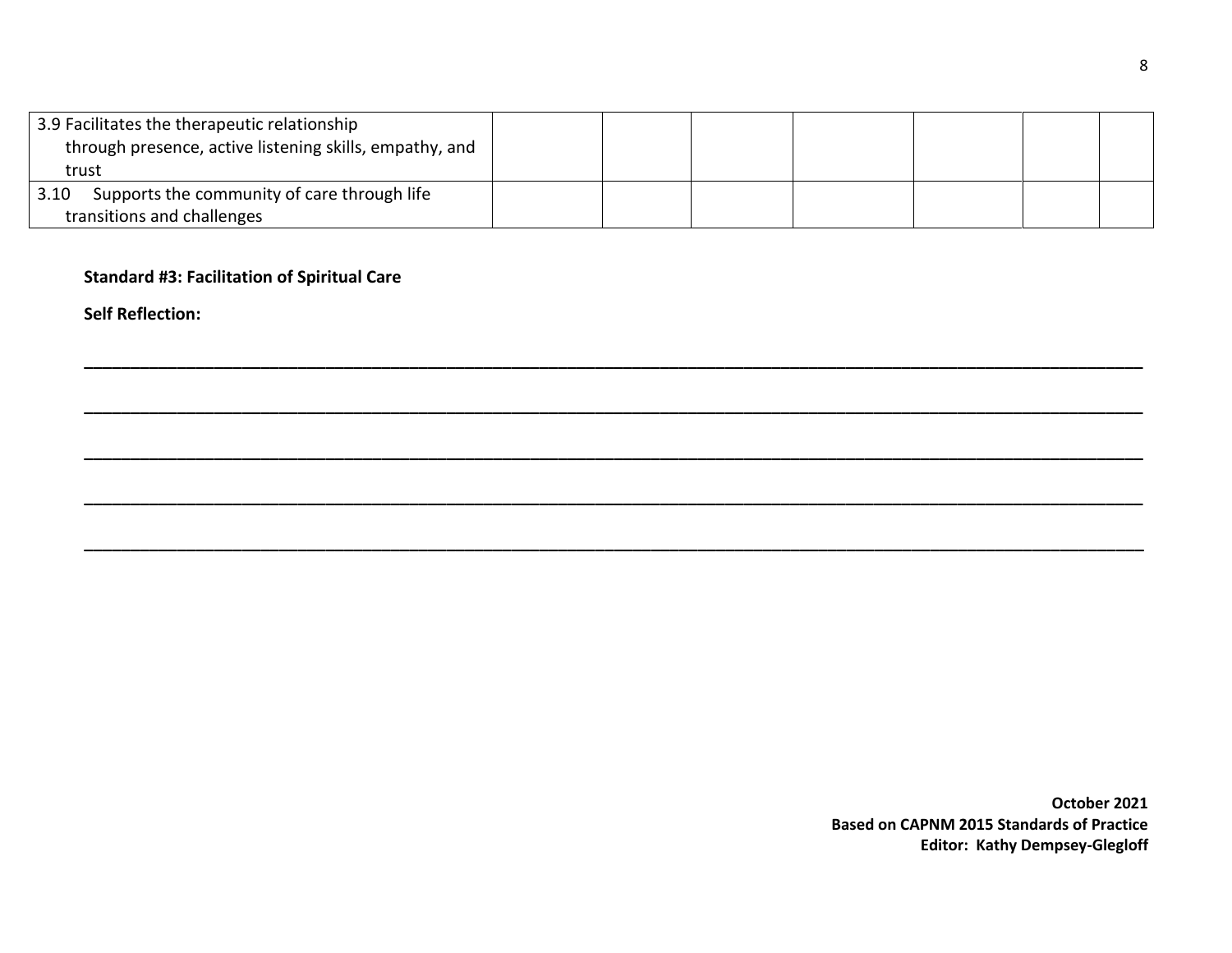| <b>Standard</b>                                           | <b>Mastery</b> | <b>Expertise</b> | Proficiency | <b>Competency</b> | Advanced        | <b>Novice</b> | N/A |
|-----------------------------------------------------------|----------------|------------------|-------------|-------------------|-----------------|---------------|-----|
|                                                           |                |                  |             |                   | <b>Beginner</b> |               |     |
| <b>Standard #4: Communication and Collaboration</b>       |                |                  |             |                   |                 |               |     |
| Parish Nurses communicate and collaborate within the      |                |                  |             |                   |                 |               |     |
| structure and administration of the faith community to    |                |                  |             |                   |                 |               |     |
| strengthen the capacity for health, healing, and          |                |                  |             |                   |                 |               |     |
| wholeness. Parish nurses create collaborative             |                |                  |             |                   |                 |               |     |
| relationships and partnerships that connect individuals   |                |                  |             |                   |                 |               |     |
| and foster healthy communication.                         |                |                  |             |                   |                 |               |     |
| 4.1 Identifies the strengths and resources of             |                |                  |             |                   |                 |               |     |
| the community of care                                     |                |                  |             |                   |                 |               |     |
| 4.2 Establishes and maintains lines of communication      |                |                  |             |                   |                 |               |     |
| 4.3 Works within the polity, structure, and values of the |                |                  |             |                   |                 |               |     |
| faith community to identify needs, perspectives,          |                |                  |             |                   |                 |               |     |
| and expectations for accomplishing individual and         |                |                  |             |                   |                 |               |     |
| community goals                                           |                |                  |             |                   |                 |               |     |
| 4.4 Collaborates with clergy, pastoral care teams,        |                |                  |             |                   |                 |               |     |
| committees, volunteers, and other health care             |                |                  |             |                   |                 |               |     |
| providers to determine effective ways to meet             |                |                  |             |                   |                 |               |     |
| identified needs                                          |                |                  |             |                   |                 |               |     |
| 4.5 Establishes community links which enhance access      |                |                  |             |                   |                 |               |     |
| to health resources and agencies                          |                |                  |             |                   |                 |               |     |
| 4.6 Collaborates with individuals and families to make    |                |                  |             |                   |                 |               |     |
| referrals to health system, social services, and          |                |                  |             |                   |                 |               |     |
| community resources (internal and external)               |                |                  |             |                   |                 |               |     |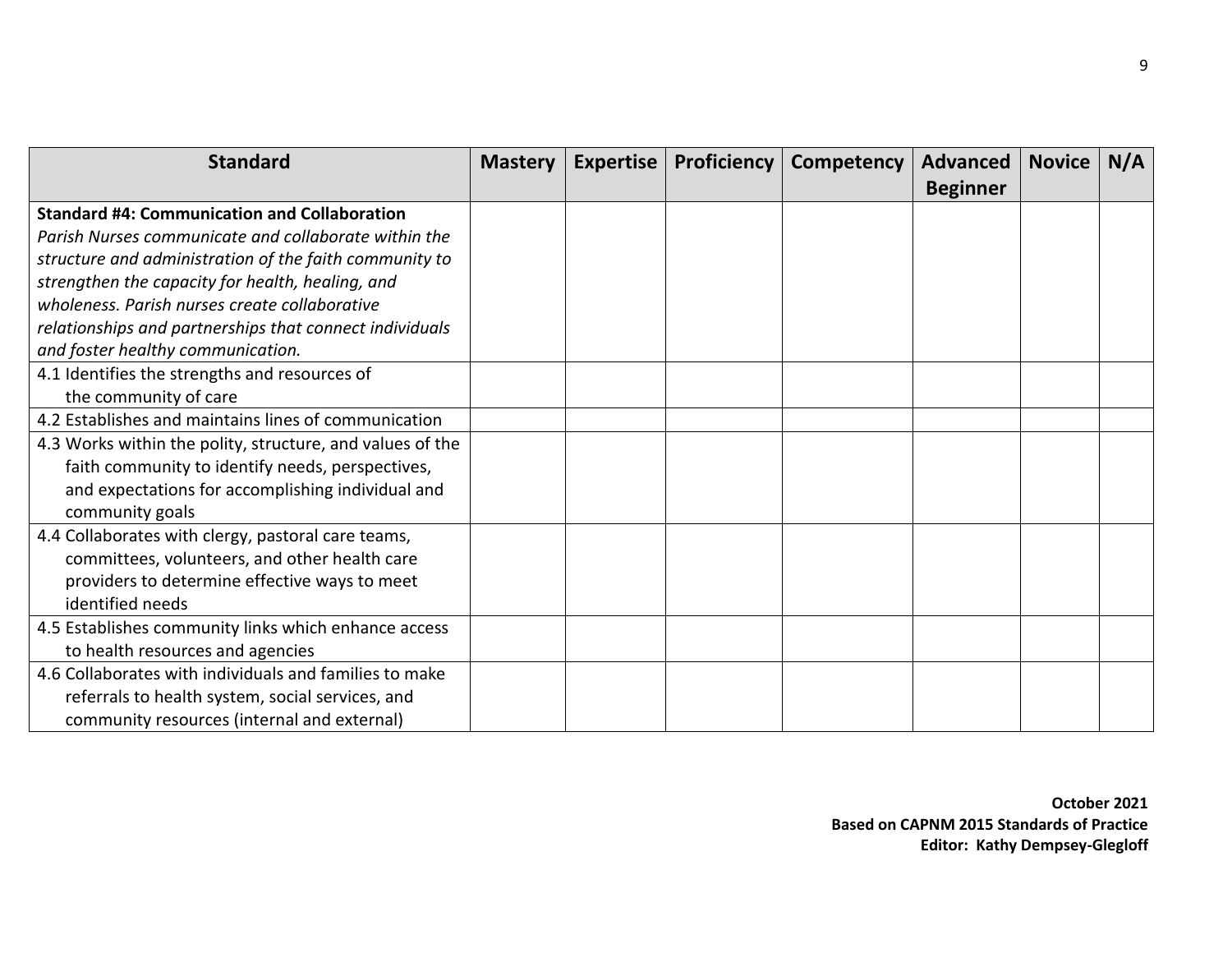| 4.7 Considers the readiness and values of the individual |  |  |  |  |
|----------------------------------------------------------|--|--|--|--|
| or family and receives consent to make referrals         |  |  |  |  |
| and share information                                    |  |  |  |  |
| 4.8 Incorporates group facilitation, effective           |  |  |  |  |
| communication and leadership skills in                   |  |  |  |  |
| consultation, assessment, planning and evaluation        |  |  |  |  |
| 4.9 Recognizes and validates the contributions, gifts    |  |  |  |  |
| and roles of all staff and volunteers of the faith       |  |  |  |  |
| community                                                |  |  |  |  |

**\_\_\_\_\_\_\_\_\_\_\_\_\_\_\_\_\_\_\_\_\_\_\_\_\_\_\_\_\_\_\_\_\_\_\_\_\_\_\_\_\_\_\_\_\_\_\_\_\_\_\_\_\_\_\_\_\_\_\_\_\_\_\_\_\_\_\_\_\_\_\_\_\_\_\_\_\_\_\_\_\_\_\_\_\_\_\_\_\_\_\_\_\_\_\_\_\_\_\_\_\_\_\_\_\_\_\_\_\_\_\_\_\_\_**

**\_\_\_\_\_\_\_\_\_\_\_\_\_\_\_\_\_\_\_\_\_\_\_\_\_\_\_\_\_\_\_\_\_\_\_\_\_\_\_\_\_\_\_\_\_\_\_\_\_\_\_\_\_\_\_\_\_\_\_\_\_\_\_\_\_\_\_\_\_\_\_\_\_\_\_\_\_\_\_\_\_\_\_\_\_\_\_\_\_\_\_\_\_\_\_\_\_\_\_\_\_\_\_\_\_\_\_\_\_\_\_\_\_\_**

**\_\_\_\_\_\_\_\_\_\_\_\_\_\_\_\_\_\_\_\_\_\_\_\_\_\_\_\_\_\_\_\_\_\_\_\_\_\_\_\_\_\_\_\_\_\_\_\_\_\_\_\_\_\_\_\_\_\_\_\_\_\_\_\_\_\_\_\_\_\_\_\_\_\_\_\_\_\_\_\_\_\_\_\_\_\_\_\_\_\_\_\_\_\_\_\_\_\_\_\_\_\_\_\_\_\_\_\_\_\_\_\_\_\_**

**\_\_\_\_\_\_\_\_\_\_\_\_\_\_\_\_\_\_\_\_\_\_\_\_\_\_\_\_\_\_\_\_\_\_\_\_\_\_\_\_\_\_\_\_\_\_\_\_\_\_\_\_\_\_\_\_\_\_\_\_\_\_\_\_\_\_\_\_\_\_\_\_\_\_\_\_\_\_\_\_\_\_\_\_\_\_\_\_\_\_\_\_\_\_\_\_\_\_\_\_\_\_\_\_\_\_\_\_\_\_\_\_\_\_**

**Standard #4: Communication and Collaboration**

**Self Reflection:**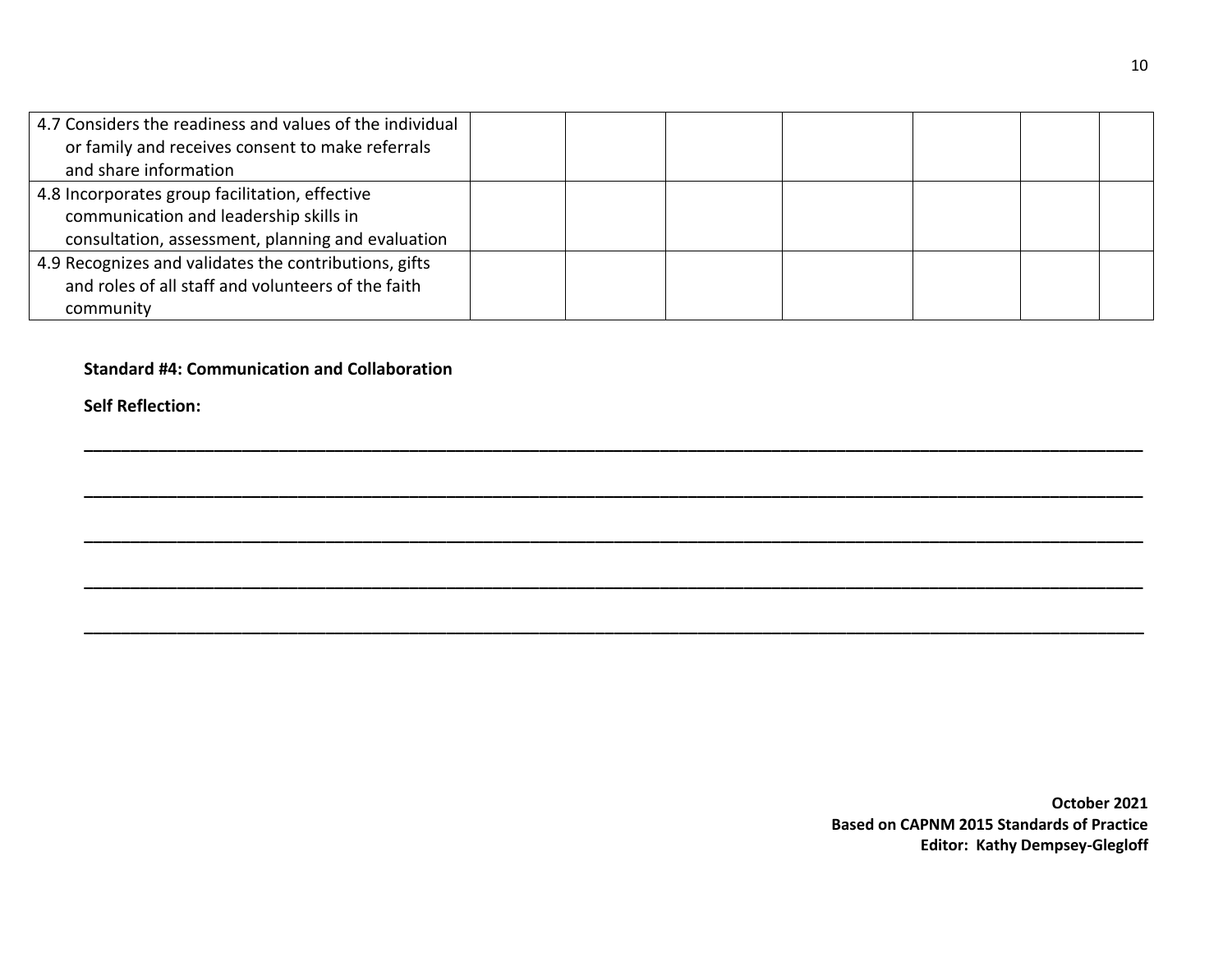| <b>Standard</b>                                              | <b>Mastery</b> | <b>Expertise</b> | <b>Proficiency</b> | <b>Competency</b> | <b>Advanced</b> | <b>Novice</b> | N/A |
|--------------------------------------------------------------|----------------|------------------|--------------------|-------------------|-----------------|---------------|-----|
|                                                              |                |                  |                    |                   | <b>Beginner</b> |               |     |
| <b>Standard #5:Advocacy and Ethics</b>                       |                |                  |                    |                   |                 |               |     |
| Maintaining respect for ethnic, cultural, and                |                |                  |                    |                   |                 |               |     |
| sexual diversity and individual choice, values and           |                |                  |                    |                   |                 |               |     |
| beliefs, the Parish Nurse supports and assists with          |                |                  |                    |                   |                 |               |     |
| access to relevant information, resources, health system     |                |                  |                    |                   |                 |               |     |
| and social services. Treating all persons with respect       |                |                  |                    |                   |                 |               |     |
| and dignity, the Parish Nurse identifies vulnerable          |                |                  |                    |                   |                 |               |     |
| persons and / or populations and advocates for               |                |                  |                    |                   |                 |               |     |
| systemic and social change that increases community          |                |                  |                    |                   |                 |               |     |
| responsiveness.                                              |                |                  |                    |                   |                 |               |     |
| 5.1 Facilitates the identification of health issues, assets, |                |                  |                    |                   |                 |               |     |
| strengths, limitations, and resources for individuals,       |                |                  |                    |                   |                 |               |     |
| groups, populations, and the community                       |                |                  |                    |                   |                 |               |     |
| 5.2 Seeks out knowledge of community agencies and            |                |                  |                    |                   |                 |               |     |
| services, and acts as a referral agent / liaison to          |                |                  |                    |                   |                 |               |     |
| system resources                                             |                |                  |                    |                   |                 |               |     |
| 5.3 Actively invites and supports others to identify their   |                |                  |                    |                   |                 |               |     |
| health needs and develop skills in self-advocacy;            |                |                  |                    |                   |                 |               |     |
| assists others in speaking for themselves and speaks         |                |                  |                    |                   |                 |               |     |
| appropriately for those who cannot speak for                 |                |                  |                    |                   |                 |               |     |
| themselves (see CNA Code of Ethics, definition of            |                |                  |                    |                   |                 |               |     |
| Advocacy)                                                    |                |                  |                    |                   |                 |               |     |
| 5.4 Collaborates with the community / community              |                |                  |                    |                   |                 |               |     |
| agencies to address health and social justice issues         |                |                  |                    |                   |                 |               |     |
| and to advocate for appropriate resource allocation          |                |                  |                    |                   |                 |               |     |
| and access to health and social services                     |                |                  |                    |                   |                 |               |     |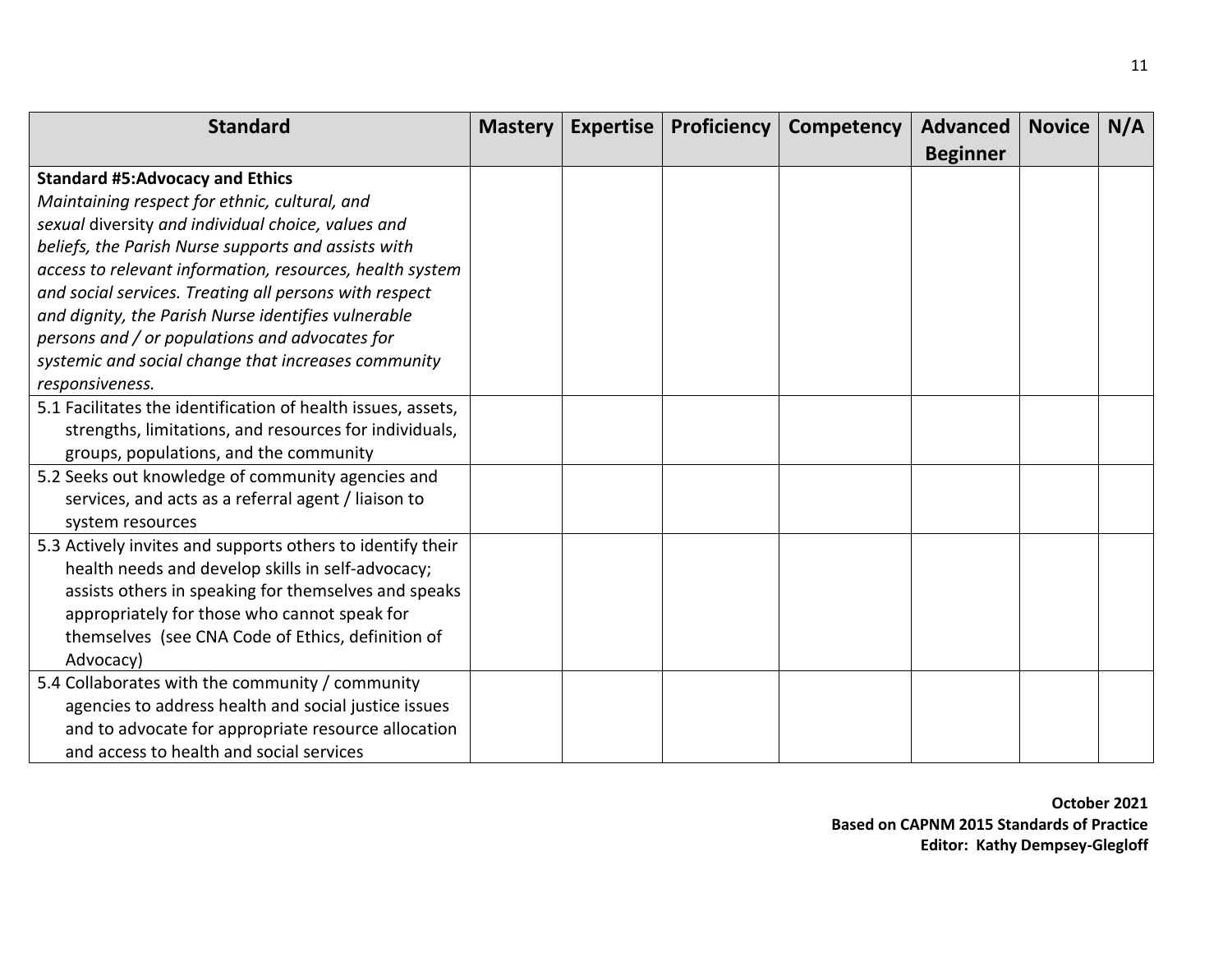| 5.5 Supports workplace wellness within the ministry     |  |  |  |  |
|---------------------------------------------------------|--|--|--|--|
| team / staff, and promotes a safe, healthy, and         |  |  |  |  |
| healing environment whenever the faith                  |  |  |  |  |
| community gathers                                       |  |  |  |  |
| 5.6 Partners with others in the faith community to      |  |  |  |  |
| increase the capacity for ministries of care            |  |  |  |  |
| 5.7 Advocates for Parish Nursing and Parish Nursing     |  |  |  |  |
| Education                                               |  |  |  |  |
| 5.8 Becomes involved in issues that affected changes in |  |  |  |  |
| health policy                                           |  |  |  |  |
| 5.9 Identifies ethical and personal values,             |  |  |  |  |
| communicating effectively to resolve ethical issues     |  |  |  |  |
| in a timely and professional manner                     |  |  |  |  |

**\_\_\_\_\_\_\_\_\_\_\_\_\_\_\_\_\_\_\_\_\_\_\_\_\_\_\_\_\_\_\_\_\_\_\_\_\_\_\_\_\_\_\_\_\_\_\_\_\_\_\_\_\_\_\_\_\_\_\_\_\_\_\_\_\_\_\_\_\_\_\_\_\_\_\_\_\_\_\_\_\_\_\_\_\_\_\_\_\_\_\_\_\_\_\_\_\_\_\_\_\_\_\_\_\_\_\_\_\_\_\_\_\_\_**

**\_\_\_\_\_\_\_\_\_\_\_\_\_\_\_\_\_\_\_\_\_\_\_\_\_\_\_\_\_\_\_\_\_\_\_\_\_\_\_\_\_\_\_\_\_\_\_\_\_\_\_\_\_\_\_\_\_\_\_\_\_\_\_\_\_\_\_\_\_\_\_\_\_\_\_\_\_\_\_\_\_\_\_\_\_\_\_\_\_\_\_\_\_\_\_\_\_\_\_\_\_\_\_\_\_\_\_\_\_\_\_\_\_\_**

### **Standard #5: Advocacy and Ethics**

**Self Reflection:**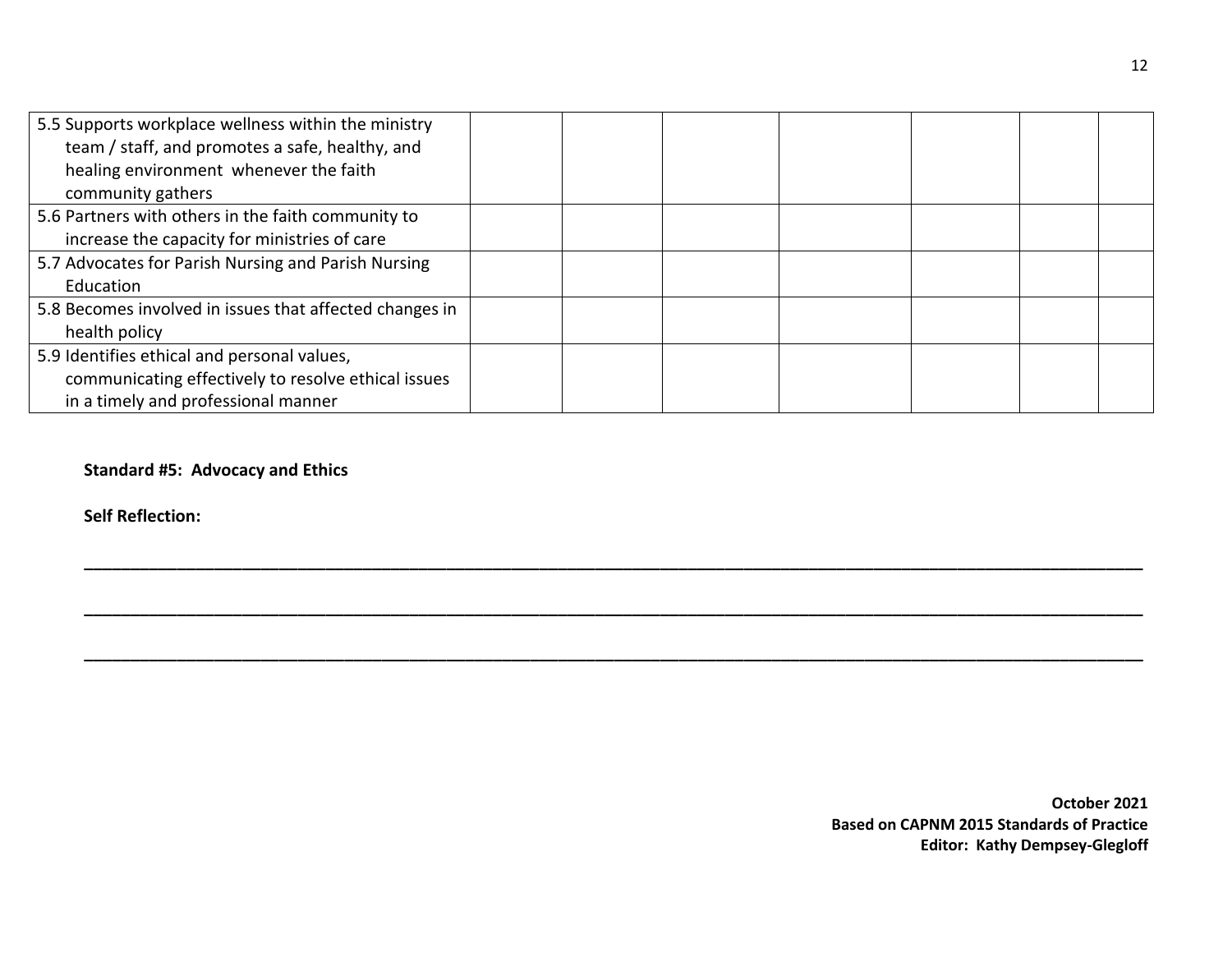| <b>Standard</b>                                          | <b>Mastery</b> | <b>Expertise</b> | <b>Proficiency</b> | Competency | Advanced        | <b>Novice</b> | N/A |
|----------------------------------------------------------|----------------|------------------|--------------------|------------|-----------------|---------------|-----|
|                                                          |                |                  |                    |            | <b>Beginner</b> |               |     |
| <b>Standard #6: Research and Evidence-Informed</b>       |                |                  |                    |            |                 |               |     |
| practice                                                 |                |                  |                    |            |                 |               |     |
| The Parish Nurse participates in and / or supports       |                |                  |                    |            |                 |               |     |
| research activities that will strengthen and validate    |                |                  |                    |            |                 |               |     |
| parish nursing practice. Within the context and          |                |                  |                    |            |                 |               |     |
| preferences of the faith community, the Parish Nurse     |                |                  |                    |            |                 |               |     |
| will integrate evidence-informed knowledge into his /    |                |                  |                    |            |                 |               |     |
| her practice.                                            |                |                  |                    |            |                 |               |     |
| 6.1 Identifies knowledge gaps in parish nursing practice |                |                  |                    |            |                 |               |     |
| and generates researchable questions                     |                |                  |                    |            |                 |               |     |
| 6.2 Participates in and / or conducts research within    |                |                  |                    |            |                 |               |     |
| the scope of practice                                    |                |                  |                    |            |                 |               |     |
| 6.3 Promotes the use of evidence-informed parish         |                |                  |                    |            |                 |               |     |
| nursing knowledge                                        |                |                  |                    |            |                 |               |     |
| 6.4 Evaluates and incorporates relevant research         |                |                  |                    |            |                 |               |     |
| findings and best practice guidelines into parish        |                |                  |                    |            |                 |               |     |
| nursing practice                                         |                |                  |                    |            |                 |               |     |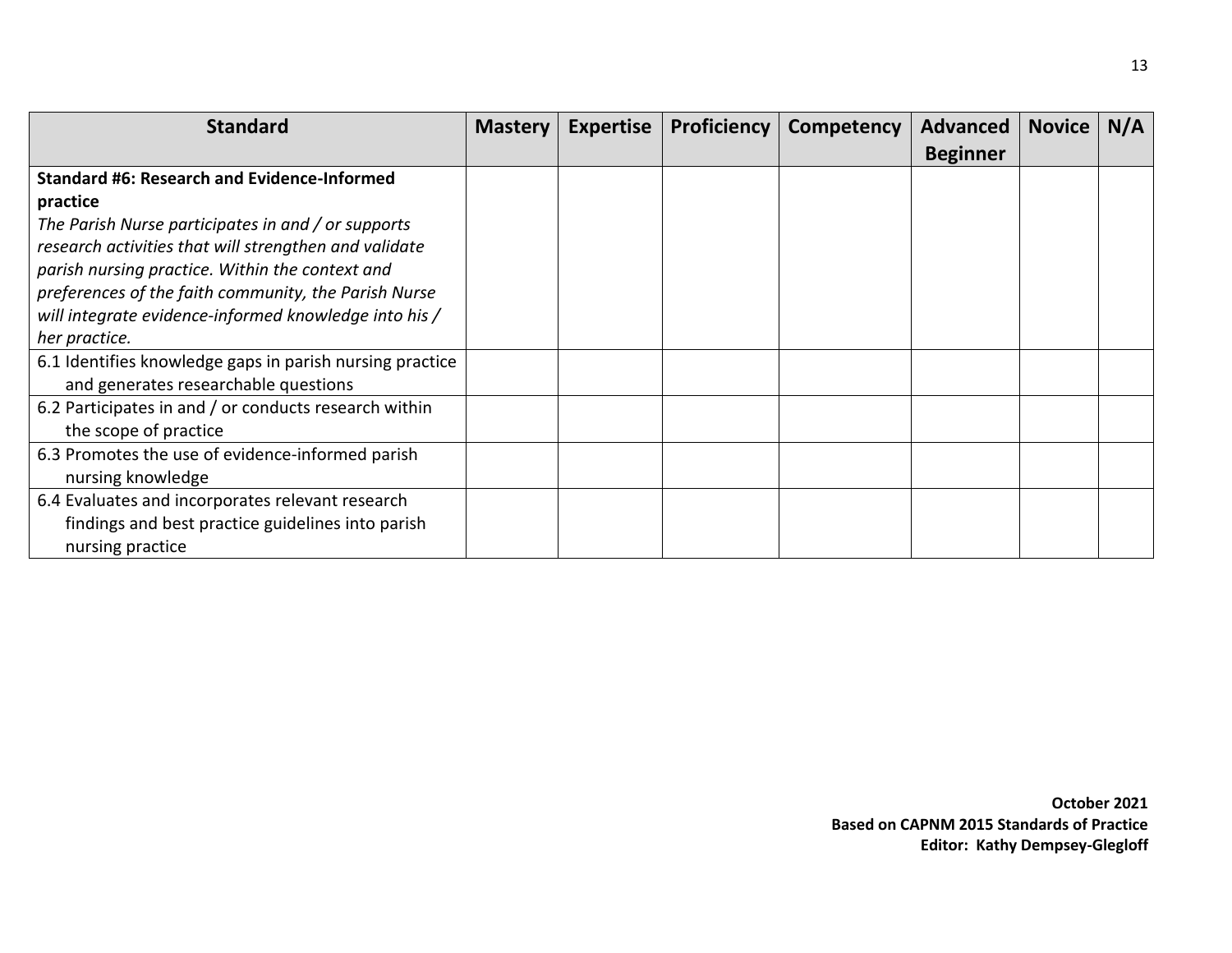Standard #6: Research and Evidence-Informed practice

**Self Reflection:**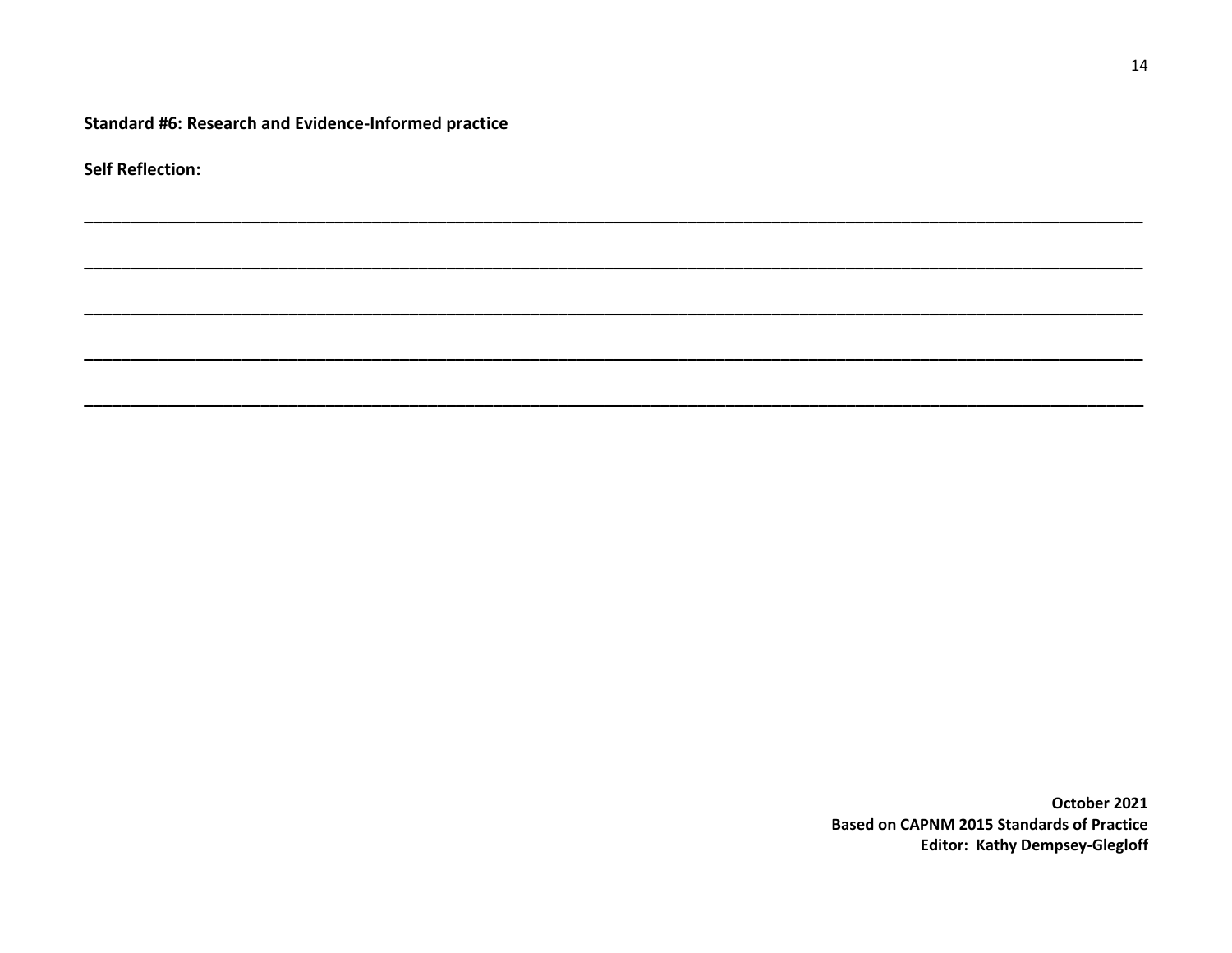#### **Assessment Summary Sheet**

**Directions:** total the score from all 6 of the standards assessments you have completed. Allow a 1-point value of for each identifier. Use the sum of the "mastery", "expertise", plus "proficiency" scores as your personal strengths and the sum of the "competency", "advanced beginner", plus "novice" scores as your learning opportunities. Calculate the ratio of strengths versus learning opportunities by comparing your personal strengths total to the learning opportunities total. The ratio helps you identify areas for personal growth and development.

| <b>Standards</b>                             | <b>Personal Strengths</b> | Learning             | <b>Results</b> | <b>Corrections</b>      |
|----------------------------------------------|---------------------------|----------------------|----------------|-------------------------|
|                                              |                           | <b>Opportunities</b> |                |                         |
|                                              | Mastery +                 | Competency +         | Ratio          | Reduce the ratio to the |
|                                              | Expertise +               | Advanced Beginner +  |                | lowest denominator      |
|                                              | Proficiency               | Novice               |                | $(i.e., 10:30 = 1:3)$   |
|                                              | Score:                    | Score:               |                |                         |
| <b>Standard 1: Professional Practice and</b> |                           |                      |                |                         |
| Accountability                               |                           |                      |                |                         |
| <b>Standard 2: Wholistic Nursing Care</b>    |                           |                      |                |                         |
| and Health Promotion                         |                           |                      |                |                         |
| <b>Standard 3: Facilitation of Spiritual</b> |                           |                      |                |                         |
| Care                                         |                           |                      |                |                         |
| <b>Standard 4: Communication and</b>         |                           |                      |                |                         |
| Collaboration                                |                           |                      |                |                         |
| <b>Standard 5: Advocacy and Ethics</b>       |                           |                      |                |                         |
|                                              |                           |                      |                |                         |
| <b>Standard 6: Research and Evidence-</b>    |                           |                      |                |                         |
| Informed practice                            |                           |                      |                |                         |

If 2 groups are similarly weighted with learning opportunities, ask yourself these questions:

1. How many refining skills are there versus developing skills?

2. Which skill group is most important given my current role?

3. Which learning opportunities are most important given my current role?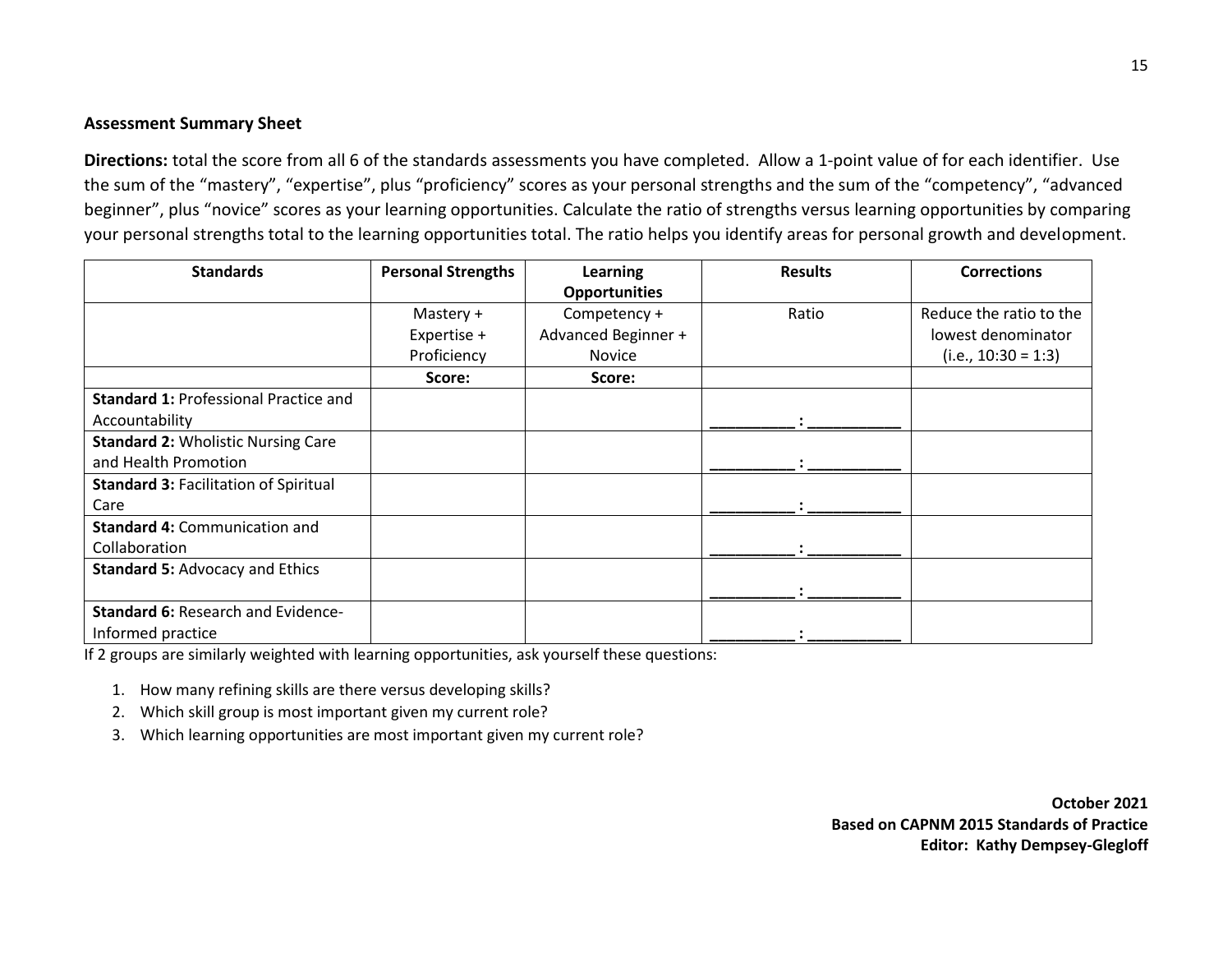## **My learning plan for:\_\_\_\_\_\_\_\_\_\_\_\_\_\_\_\_ (practice year)**

I will focus on CAPNM standard of practice**\_\_\_\_\_\_\_\_\_\_\_\_\_\_\_\_\_\_\_\_\_\_\_\_\_\_\_\_\_\_\_\_\_\_\_\_\_\_\_\_\_\_\_\_\_\_\_\_\_\_\_\_\_\_\_\_\_\_\_\_\_\_\_\_\_\_\_\_\_\_\_\_\_**

My goal(s) for this year is/are: (SMART goal)

**Specifically,** I will:

I will **measure** it by:

I know this is both **Achievable** and **Realistic**

I will achieve this by (date): \_\_\_\_\_\_\_\_\_\_\_\_\_\_\_\_\_\_\_\_\_\_\_\_\_\_\_\_\_\_ (**time** sensitive)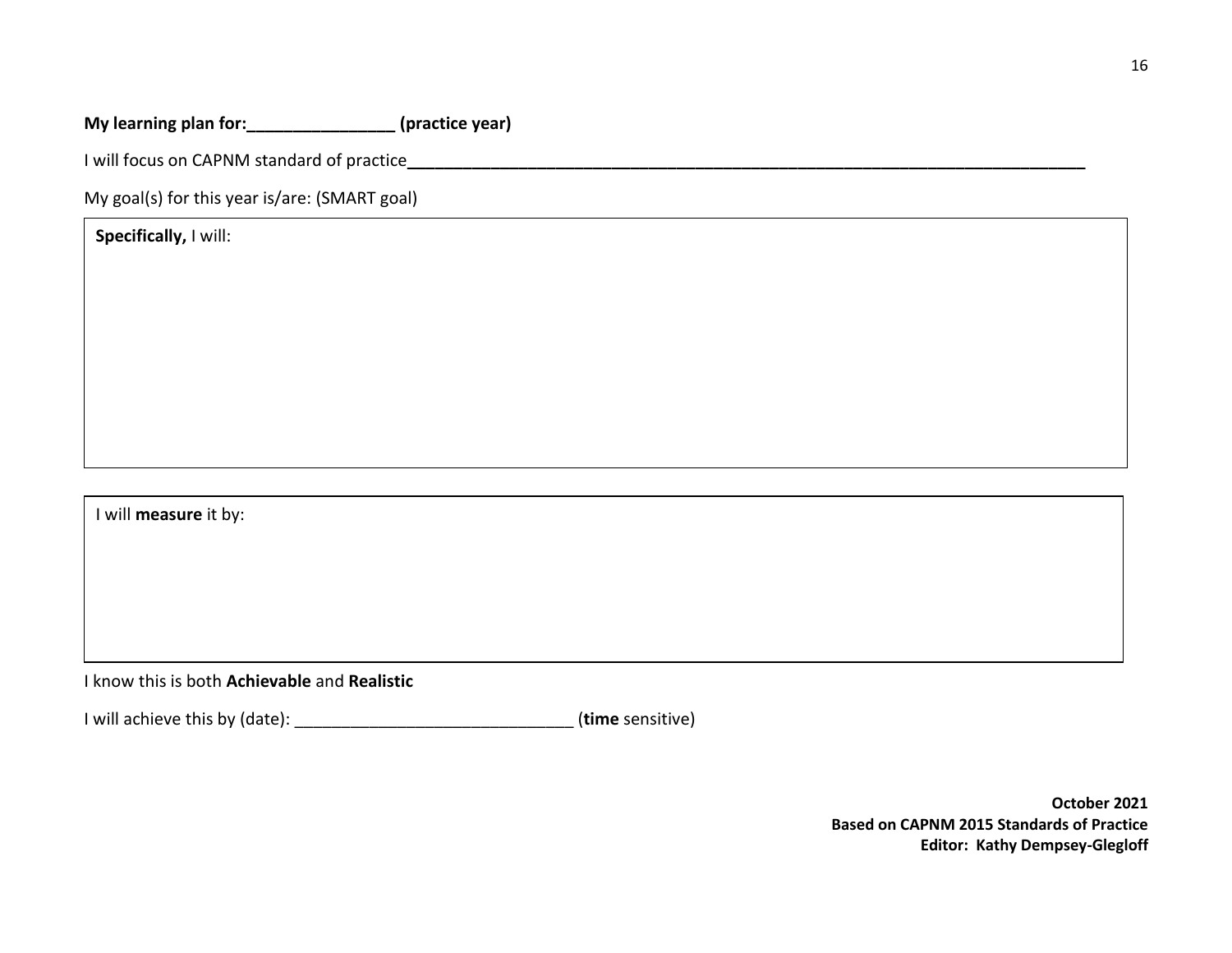#### **Glossary of Terms**

**Advocacy**: Refers to the act of supporting or recommending a cause or course of action, undertaken on behalf of persons or issues. It is related to the need to improve systems and societal structures to create greater equity and better health for all. Nurses endeavour, individually and collectively, to advocate for and work toward eliminating social inequities. (see CNA Code of Ethics 2017 ).

**Best Practice Guidelines (BPG):** also called 'clinical practice guidelines' and are formally defined as: "user-friendly statements that bring together the best external evidence and other knowledge necessary for decision-making about a specific health problem" (Sackett et al., 1997). A BPG represents a review of a large body of research findings and recommends the most current and evidence-based information about an issue of concern to nursing. (RNAO)

**Client:** The person or client who is the beneficiary of care from an RN may be an individual, but the client may also be a family, group, community, or population (CNA 2007).

**Collaboration:** building consensus and working together on common goals, processes, and outcomes (RNAO, 2006).

the ability to recognize and be aware of the suffering and vulnerability of another, coupled with a commitment to respond with competence, knowledge, and skill.

**Community of care**: refers to whomever the nurse is working with whether individual, family, group, community, congregation/faith community, etc. This term is intended to reflect the diverse nature of the work and settings for parish nurses.

**Competency**: the integrated knowledge, skills, judgment, and attributes required of a nurse to practice safely and ethically in at designated role and setting. (Attributes include, but are not limited to, attitudes, values, and beliefs.)

**Confidentiality**: the ethical obligation to keep someone's personal and private information secret or private.

**Determinants of Health:** these include income and social status, social support, education and literacy, employment and working conditions, physical and social environments, biology, genetic endowment, personal health practices and coping skills, healthy child development, health services, gender, and culture (Public Health Agency of Canada, 2003).

**Diversity:** the variation between people in terms of a range of factors; the quality or state of having many different forms, such as national origin, color, religion, socioeconomic status, sexual orientation, etc.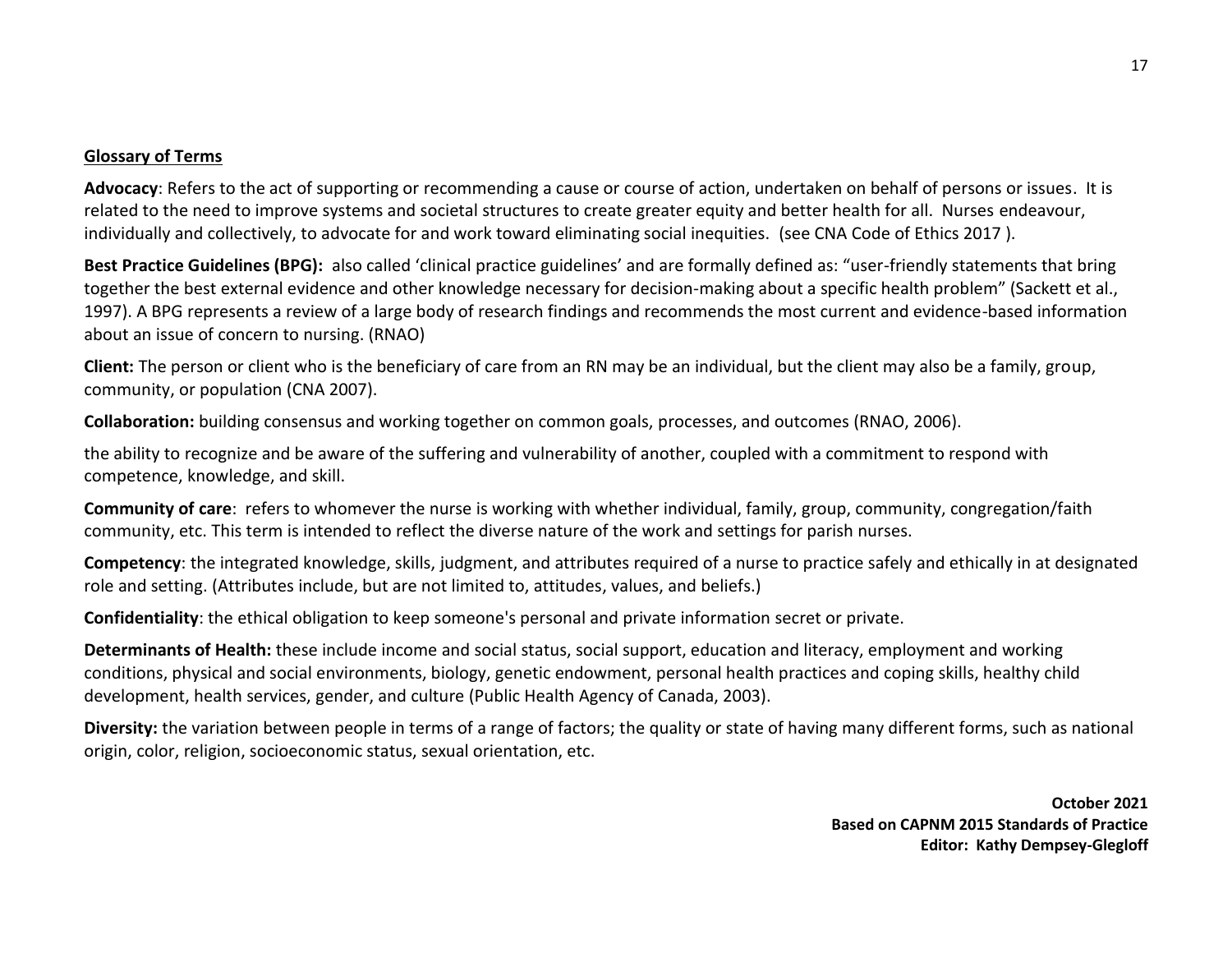**Evidence-informed nursing / practice:** "the ongoing process that incorporates evidence from research, clinical expertise, client preferences and other available resources to make nursing decisions about clients. Decision-making in nursing practice is influenced by evidence and by individual values, client choice, theories, clinical judgment, ethics, legislation, regulation, health-care resources and practice environments." At the community level, evidence-informed public health is defined as "the process of integrating science-based interventions with community preferences to improve the health of populations. The concept of evidence-informed decision-making builds on evidence-based health care. It acknowledges the many factors beyond evidence – for example, available resources or cultural and religious norms – that influence decision-making." (CNA, 2010)

**Fitness to Practice:** All the qualities and capabilities of an individual relevant to his or her capacity to practise as a registered nurse, including, but not limited to, freedom from any cognitive, physical, psychological, or emotional condition and dependence on alcohol or drugs that impairs his or her ability to practise nursing (CRNBC, 2008; CRNNS, 2017).

**Health:** a state of complete physical, mental (spiritual) and social well- being, not merely the absence of disease or illness (CNA, 2015c; World Health Organization [WHO], 2006).

**Health-care providers:** all those who are involved in providing care; they may include professionals, personal care attendance, home support workers and others (CNA, 1994).

**Health Promotion:** a continuing process of enabling people to increase their control over and improve their health and well- being.

the process of giving permission or making choices about care. It is based on both a legal doctrine and an ethical principle of respect foreign individuals right to sufficient information to make decisions about care, treatment, and involvement in research.

**Life Transitions:** includes the full spectrum and variety of human experiences that may result in change, coping and adjustment – some of these experiences include life stage adjustments, grief, loss, changes in mobility or health status, acute or chronic illness, life-changing diagnosis, death, suffering, crisis, etc.

**Lines of Communication:** the role of the parish nurse encompasses establishing communication within the structure of the faith community, including with clergy, pastoral care teams, health cabinet / health committee, health professionals and volunteers to name a few; lines of communication are not limited to the faith community and may include establishing communication with the healthcare system and social services and with community agencies.

**Nursing Interventions in Parish Nursing**: Nursing care / specific strategies or programs designed to meet the identified needs of an individual, a family, a group, or the community; some examples include referral, advocacy, prevention, health education, support group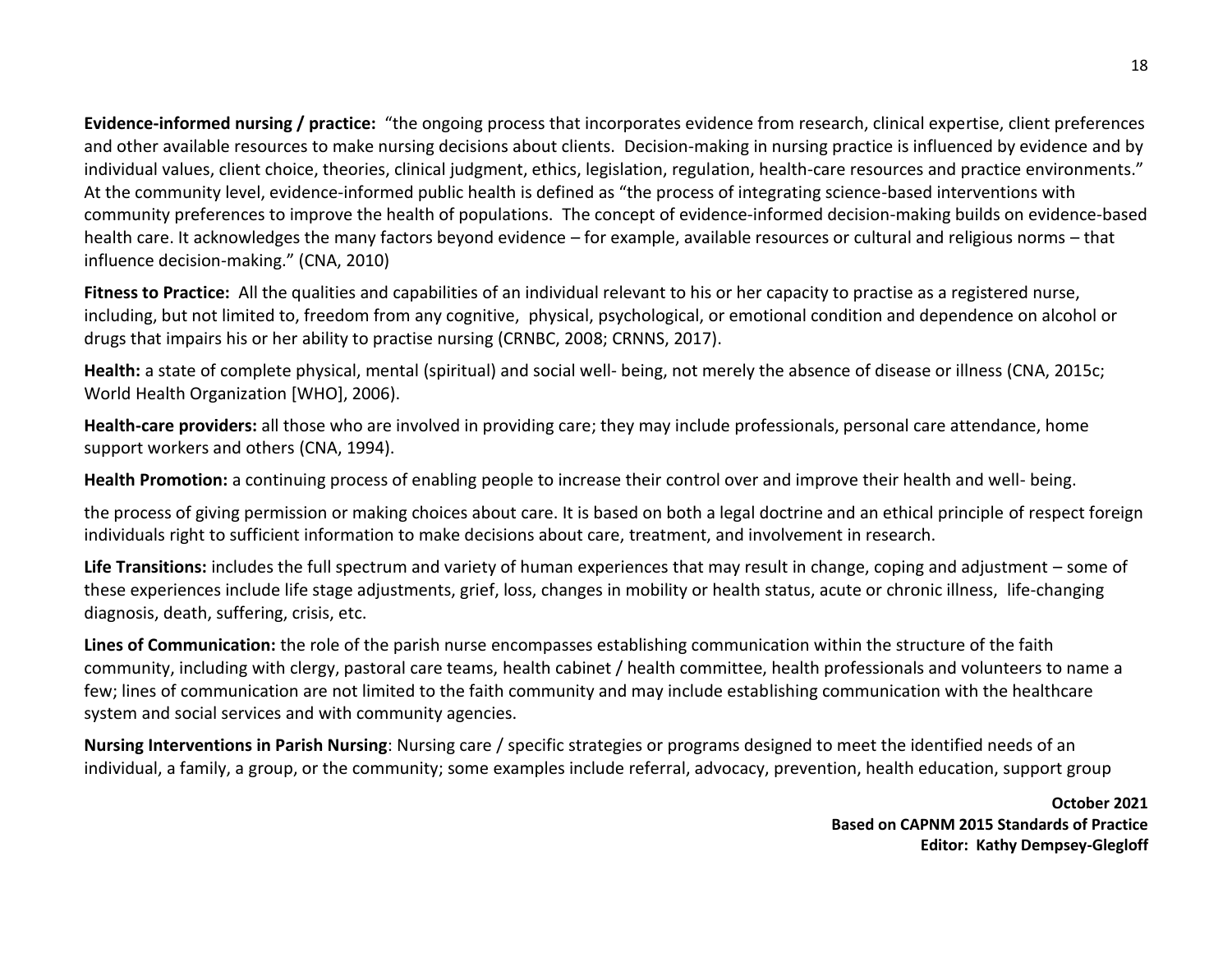facilitation, promotion, and support of self-care activities, monitoring of health status, spiritual care, facilitation of spiritual practices, and spiritual or health counselling.

**Presence:** Bringing one's whole self to the engagement with the client and being fully in the moment with another on a multitude of levels, physically, emotionally, cognitively, and spiritually. In Parish Nursing this may include active listening, silence, compassionate responses, empathy, walking alongside another, being witness to and / or participating in their life journey and transitions.

Self reflection: the ability to evaluate one's own thoughts, plans and actions in relation to responsibilities, standards, and guidelines.

**Social determinants of health:** "the conditions in which people are born, grow, live, work and age, including the health system. These circumstances are shaped by the distribution of money, power and resources as global, national and local levels, which are themselves influenced by policy choices" (WHO, 2017, para 1)

**Spiritual Assessment:** The process of gathering and organizing spiritually based data / information (such as beliefs, values, traditions, resources, spiritual practices, and spiritual needs) to provide the basis for interventions and spiritual care.

**Spiritual Practices:** Actions & activities undertaken for the purpose of cultivating spiritual growth & development and / or supporting the person or community in worship and at times of crisis or transition; practices from which strength & hope may be derived. Examples include prayer, rituals & symbols, sacred music, visitation, meditation, contemplative practices, reading scripture or spiritual books, compassionate touch, and sacraments.

**Spiritual suffering/distress (and Risk for Spiritual Distress):** Recognized nursing diagnoses as per North American Nursing Diagnosis Association (NANDA); disruption in the life principle that pervades the whole being of a person and that integrates and transcends biologic and psychosocial nature. Related factors include the separation of religious and cultural ties and the challenge of beliefs and value systems. Spiritual distress may be seen in such behavior as anger at God, search for spiritual help, self incrimination, considering disease as a punishment, expressions of concern about the meaning of life, etc.

**Wholistic:** Refers to the whole, a whole item or whole body of a person or thing; considers the entire structure or makeup, which includes body, mind, and spirit. Wholistic nursing focuses on the mind, body and spirit working together as a whole and how spiritual awareness in nursing can help heal illness.